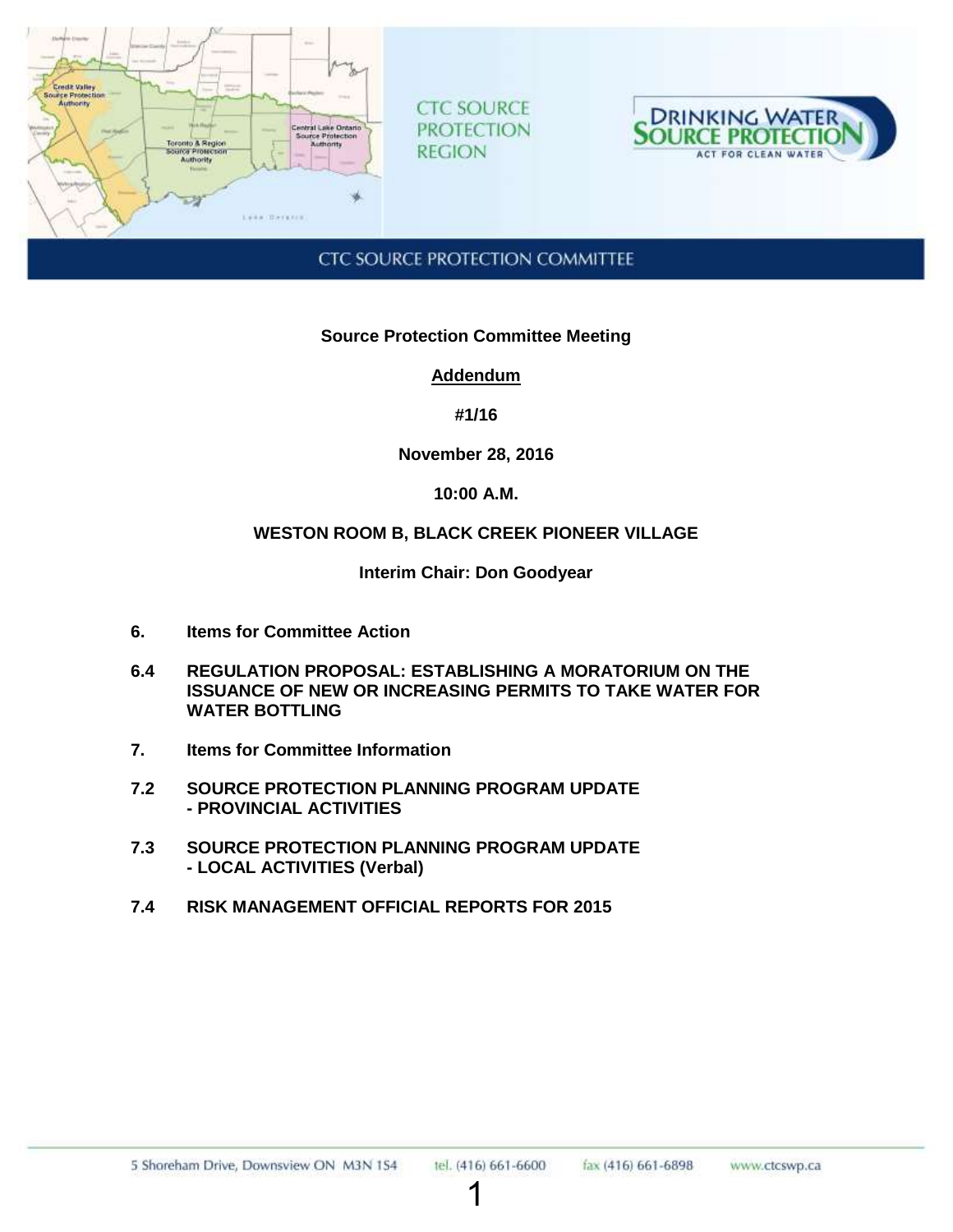- **TO:** Chair and Members of the Source Protection Committee Meeting #1/16, November 28, 2016
- **FROM: Jennifer Stephens**, Program Manager, CTC Source Protection Region
- **RE:** Regulation Proposal: Establishing a moratorium on the issuance of new or increasing permits to take water for water bottling
- **KEY ISSUE:** Ministry of Environment and Climate Change (MOECC) Environmental Bill of Rights (EBR) Registry (EBR Registry Number: 012-8783) Notice to seek comments on a proposed regulation establishing a moratorium on the issuance of new or increasing Permits-To-Take-Water for water bottling

#### **RECOMMENDATION**

**THAT the CTC SPC direct staff to prepare and submit a formal letter from Interim Chair Don Goodyear as the comments of the CTC Source Protection Committee in response to the EBR Registry posting on the proposal to establish a moratorium on the issuance of new or increasing Permits-To-Take-Water for water bottling by December 1, 2016.** 

#### **BACKGROUND**

In Ontario, water takings are governed by the *Ontario Water Resources Act*. Section 34.1 of the *Act* requires anyone taking more than 50,000 litres of water in a day, with some exceptions (*e.g*., domestic purposes, watering of livestock or poultry, and firefighting), to obtain a Permit-To Take-Water (PTTW). The Water Taking and Transfer Regulation (Ontario Regulation 387/04) under the *Act* sets out rules the Ministry of the Environment and Climate Change (MOECC) must follow when considering applications for water taking permits, including a framework for assessing the impacts of proposed groundwater takings on other water uses, including the environment.

There is growing interest among Ontarians about the priority of uses and users of water in the Province, as well as in Ontario's current water management framework, particularly in light of uncertainties about future water availability and the need to account for situations where there are readily available alternatives to the water use, such as tap water. In light of these concerns and given the uncertainties associated with the impacts of climate change and future demand on Ontario's groundwater supplies, the MOECC intends to review the rules governing takings and assess existing water management tools.

The proposed regulation would establish a moratorium on the issuance of new or increasing permits for water bottling by prohibiting a person from using groundwater for the purpose of manufacturing bottled water or manufacturing water as a product that is sold in other types of portable containers. The moratorium would apply in all of Ontario and would be in effect from the date the regulation is filed (anticipated to be before the end of 2016) until January 1, 2019. Although the water bottling industry is one of several industries using water for many different purposes, very little is returned to the local watershed from where it was taken.

During this period, the regulation would also prohibit the Director from issuing PTTW for pumping tests, where the objective of the pumping test is to provide data on the feasibility of the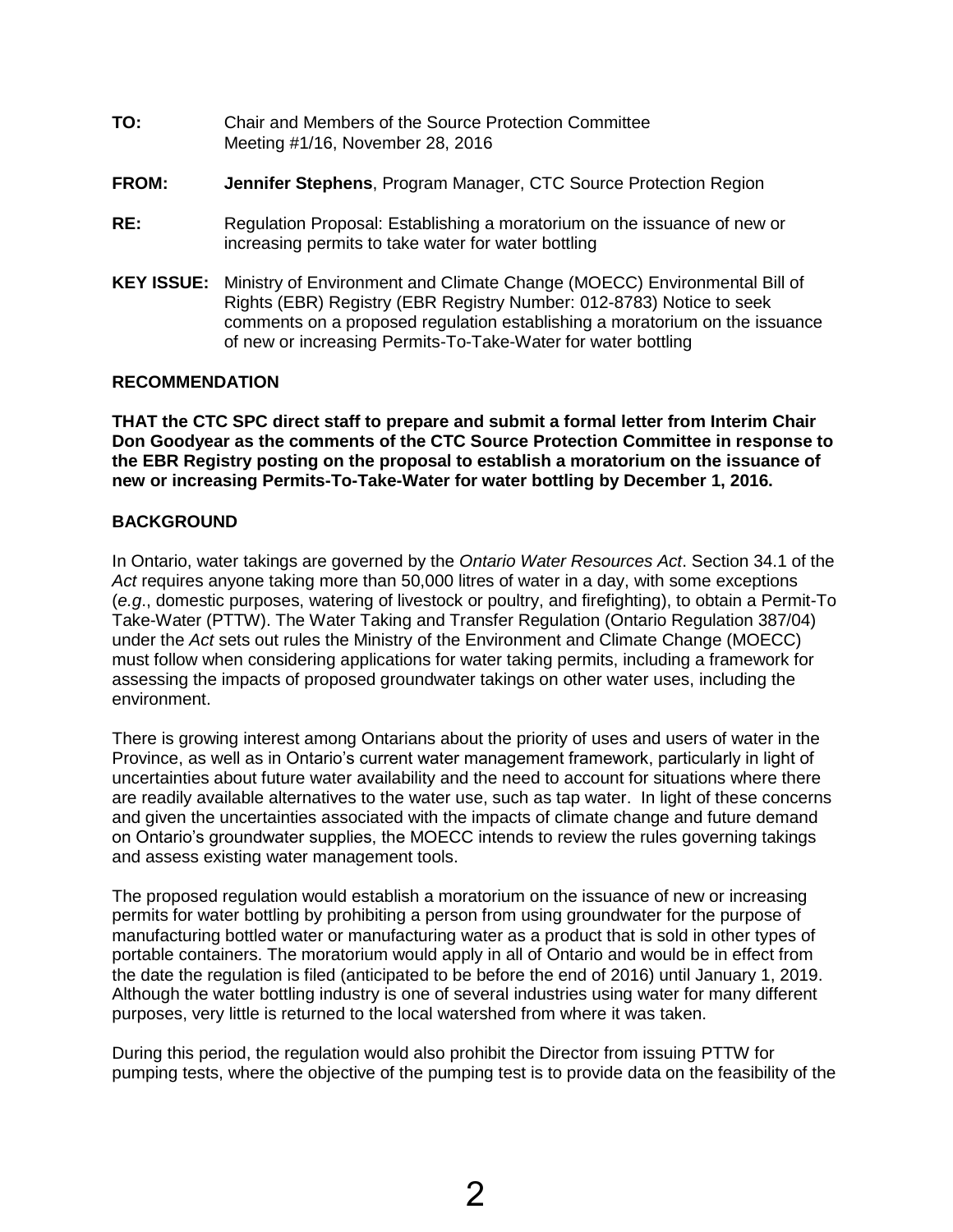water source for a future new or expanding water bottling operation. The moratorium would not apply to water bottling facilities that obtain their water from a municipal drinking water system. The regulation would prohibit the Director from increasing the amounts of groundwater a water bottling facility is authorized to take under an existing permit while the moratorium is in effect. Any renewals of existing permits would be subject to new stringent rules and restricted to the same or a lesser amount of groundwater and from the same location. As an immediate step, the Ministry will be implementing new operational practices when considering applications for renewals of permits for existing water bottling facilities. Renewal applications will be posted on the Environmental Bill of Rights Registry for a minimum 60-day public commenting period. Any application would require scientific studies, as necessary, to justify proposed takings. Proponents would be required to make these studies publicly available. After public comment and if approved, any renewal of an existing permit, would be issued for a maximum of five years (from the current ten years) and would include rules on mandatory reductions in times of drought, increased public transparency and reporting, and requiring additional ongoing scientific studies and monitoring, as necessary, to support the water taking.

Over the past several years, Source Protection Committees have undertaken water budget studies which have identified where and under which conditions groundwater resources may be stressed. These studies have identified areas where groundwater resources are already at risk, and areas where history shows that sources of water are vulnerable to drought. However, the amount of groundwater reserves available and their rates of replenishment within Ontario communities dependent on them are not fully understood. Changes in the frequency and duration of drought conditions and extreme weather events are anticipated and we do not yet understand their combined impact on our water resources. We also need to improve our understanding of the cumulative impact of water takings on groundwater and how the demands for groundwater are expected to change as Ontario's communities grow and our climate changes.

#### **Actions Planned During the Moratorium**

While the proposed moratorium is in place, the MOECC intends to carry out work directly related to groundwater and its use for water bottling purposes within the context of overall water management in Ontario. This work will include a number of interrelated initiatives, such as:

*Examining water pricing and other tools* – The MOECC will examine a range of pricing mechanisms that could be used to further protect and conserve water.

*Reviewing water taking rules* – The MOECC will review the existing rules governing water takings in Ontario to determine if they are adequate to protect and conserve water for future generations. The review would cover the relevant elements of the regulatory and policy framework, including the areas designated in regulation as "high use watersheds" and the rules that apply in those areas. As part of the review, Ontario intends to consult the public on the need to prioritize water uses to guide future policy regarding management actions when water resources may be stressed.

*Advancing knowledge of water resources* – In building on water budgets prepared through the source protection program under the *Clean Water Act*, 2006 and by undertaking complementary research, the MOECC intends to take a closer look at how demands for water are expected to change as Ontario's communities grow and how our supplies can meet this demand as the climate changes. The MOECC will seek input on priorities and potential policy approaches for enhancing groundwater protection and the management of water takings in the Province and on any proposed changes to how water is managed and priced.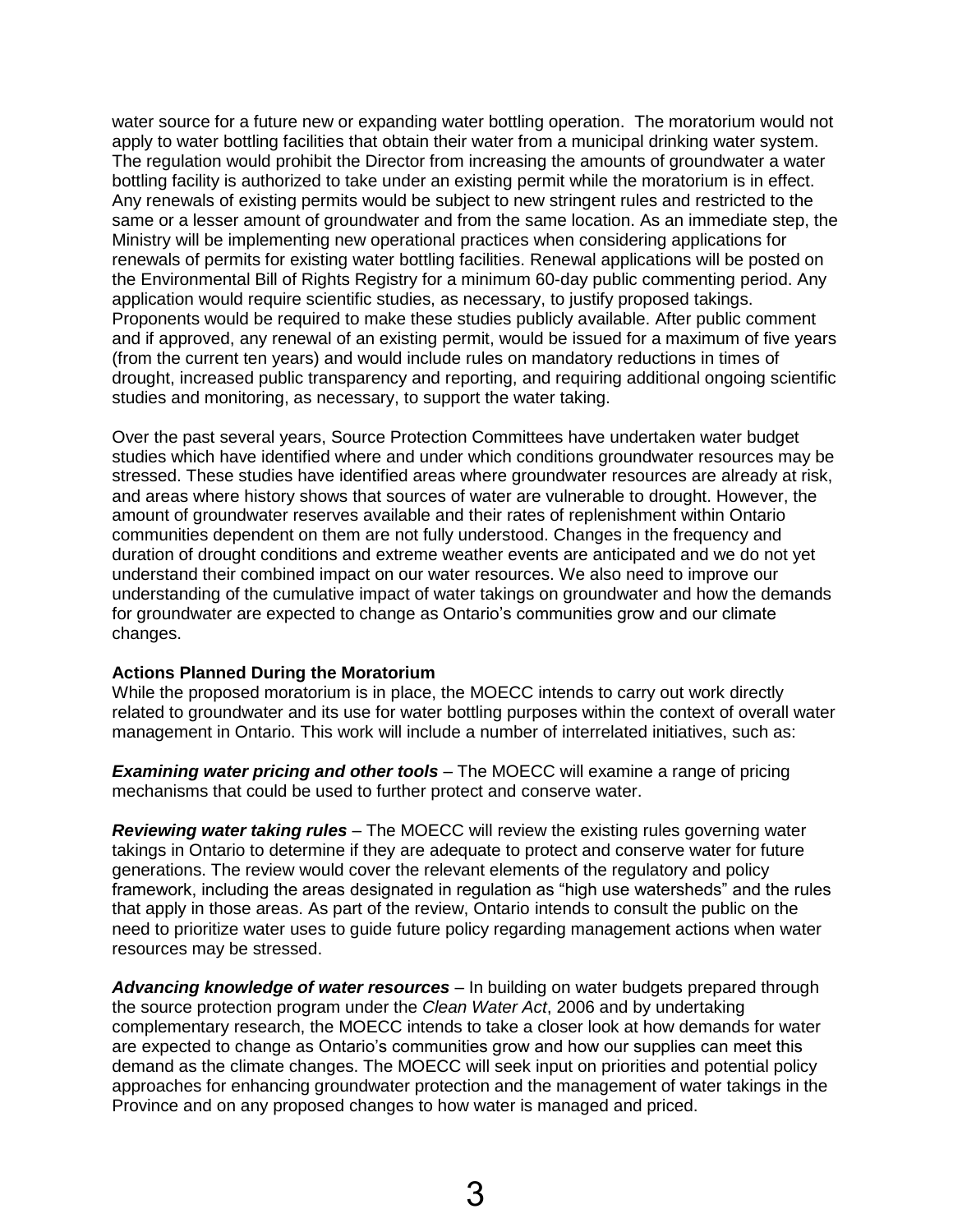# **Response to Proposed Regulation**

Staff have reviewed the Proposed Regulation and identified five areas where the CTC Source Protection Committee could recommend improvements. These are outlined below:

# *1. Scope of the Proposed Moratorium*

The scope of the proposed moratorium should not be limited to new and increasing permits, water bottling companies, and groundwater supplies. Surface water and groundwater supplies are connected and thus, influence each other. It is recommended that the scope of the moratorium be broadened to adequately address all water supply issues, by considering both new and existing water takers, surface water and groundwater sources, and stressed watersheds.

# *2. Hydrogeological Study*

The EBR Notice specifies that the MOECC will be implementing new operational practices when considering applications for renewals of permits for existing water bottling facilities. One of these practices is a requirement for a scientific study. It is recommended that the MOECC be more specific to the type of study required. In particular, a hydrogeological study is one which will contain the in-depth technical data and interpretation needed to make an informed decision with respect to the protection of the surface and groundwater supplies as a result of the proposed taking.

# *3. Holistic Approach*

The moratorium is conceived as a measure to allow the Province the time to undertake a comprehensive understanding of Ontario's groundwater resources. To manage groundwater resources in a holistic manner, the scope of the proposed regulation should be expanded to include at the very least, the most consumptive water takers, if not all users. The tiered water budget studies completed under the *Clean Water Act, 2006* have identified and ranked the most consumptive water takings in each watershed or sub-watershed; thus making this information readily available to inform local water management decisions. To adequately understand the demand on water supplies intended to support Ontario's growing communities, the Ministry must look beyond a focus on only groundwater resources.

# *4. Use of Available Science*

Extensive technical work has been completed, peer-reviewed, and approved under the source protection planning program to evaluate water quantity stress to municipal drinking water systems. Tiered water budget studies identified potential stress at a watershed, sub-watershed, and even local scale. In addition, the Province of Ontario has completed comprehensive regional groundwater studies through the source protection planning process under the *Clean Water Act, 2006* and even in the years leading up to the development of the Assessment Reports (the technical foundation of the local source protection plans). These studies enhanced the local understanding of water resources and should be consulted in making policy related decisions with respect to water takings.

In consideration of advancing knowledge of Ontario's water resources, the Province must look to existing academic and research-focused Centres of Excellence. The York-Peel-Durham-Toronto and Conservation Authorities Moraine Coalition (YPDT-CAMC) is a coalition of thirteen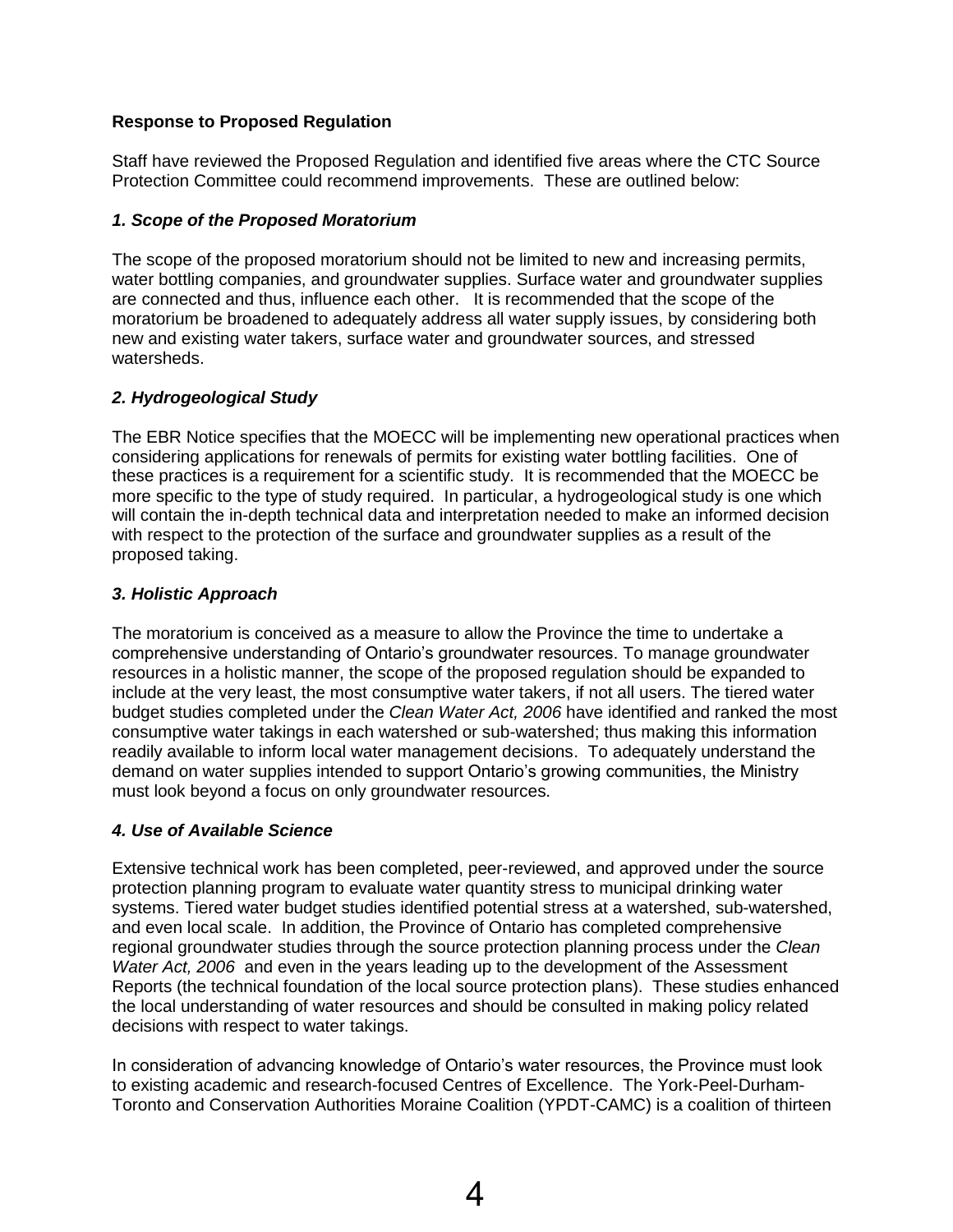agencies working together to better understand and manage water resources. Collectively, through this initiative, these agencies have used the information acquired through this Program to assist in the effective stewardship of the water flowing through their jurisdictions. It is essential that such existing state-of-the-art technical work be used to inform restrictions on taking water.

# *5. Low Water Response*

The proposed actions to be undertaken during the moratorium should include a plan to correlate Ontario's Low Water Response Program (OLWRP) to reduced takings. The moratorium as it is currently proposed conflicts with the principles of the OLWRP, which is an effort to manage all water takings. It is imperative to establish the connection between permitted water takings and low water advisories, in order to effectively manage drought.

# **NEXT STEPS**

Staff will prepare a letter documenting the comments from the CTC SPC to address the proposed new Regulation. Staff will submit the letter from Interim Chair Don Goodyear to the EBR registry by the deadline of December 1, 2016.

**Report Prepared By: Jennifer Stephens, 416-661-6600, extension 5568 Email: jstephens@trca.on.ca For Information contact: Jennifer Stephens, 416-661-6600, extension 5568 Email: jstephens@trca.on.ca Date: November 24, 2016 Attachments: 0**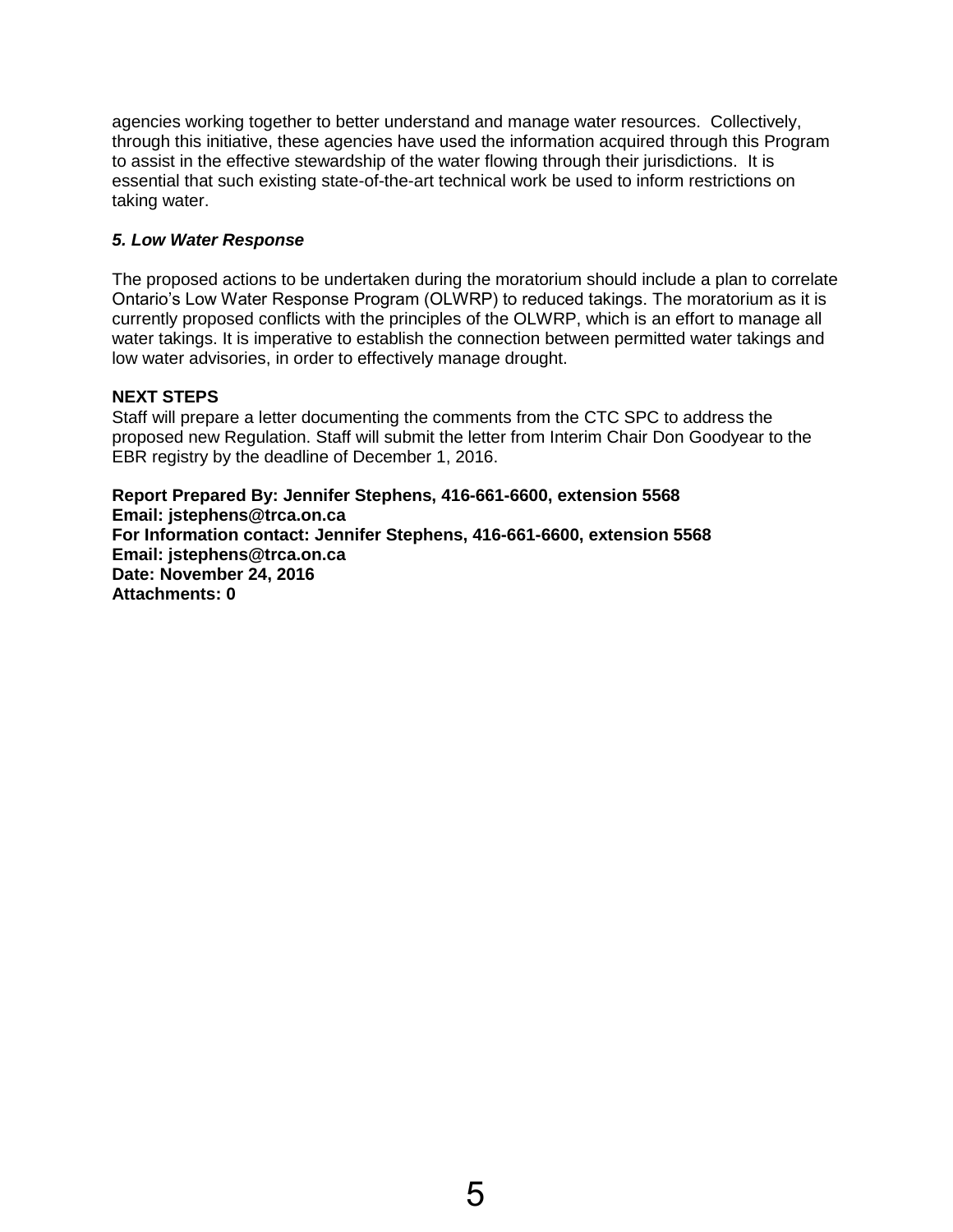| TO:               | <b>Chair and Members of the CTC Source Protection Committee</b><br>Meeting #1/16, November 28, 2016 |
|-------------------|-----------------------------------------------------------------------------------------------------|
| FROM:             | Jennifer Stephens, Program Manager, CTC Source Protection Region                                    |
| RE:               | Source Protection Planning Program Update                                                           |
| <b>KEY ISSUE:</b> | Update on provincial activities to implement Source Protection Planning                             |

# **RECOMMENDATION**

#### **THAT the CTC SPC receives this report for information.**

#### **BACKGROUND**

The MOECC hosted the SPC Chairs / Program Managers meeting on November 9-10, 2016 in Toronto. The Province provided updates on a number of MOECC initiatives directly and indirectly related to the SWP program. A brief overview of the status of these provincial initiatives follows below:

# **Source Protection Committee Chair Appointment**

The chair appointment process is near completion awaiting the Minister of the Environment and Climate Change's (MOECC) final approval. The newly appointed Chair, B. Denney, and J. Stephens will receive confirmation of the Minister's approval by way of a signed appointment letter.

#### **Source Protection Municipal Implementation Fund (SPMIF)**

On November 1, 2013 the MOECC provided funding assistance to small and rural municipalities to help implement source protection plans. Provincial funding can be used for programs and projects related to risk management, land use planning, education & outreach, as well as a number of other activities related to source protection policies. On July 28, 2015 the MOECC announced the extension of SPMIF by one year, to March 31, 2017. The MOECC is currently considering another extension to the funding program, but has not yet made a formal decision. The following municipalities within the CTC Source Protection Region obtained funding through this initiative:

- Township of Adjala-Tosorontio  **Town of Mono**
- Township of Amaranth Town of Orangeville
- 
- 
- Township of East Garafraxa Township of Uxbridge
- 
- 
- 
- 
- Town of Caledon  **Township of Scugog**
- County of Dufferin **County of Simcoe** 
	-
- Town of Erin **County of Wellington** 
	- Township of King  $\sim$  Town of Whitchurch-Stouffville

Based on reporting to the MOECC at the end of December 2015, the majority of these municipalities have identified that they are substantially complete in their preparations for source protection plan implementation.

#### **Ministry of Transportation Signage**

Road signs indicating that a particular area is a 'Drinking Water Protection Zone' are expected to be installed on Highway 401 in 2017 and 2018 with the targeted completion date of Fall 2018.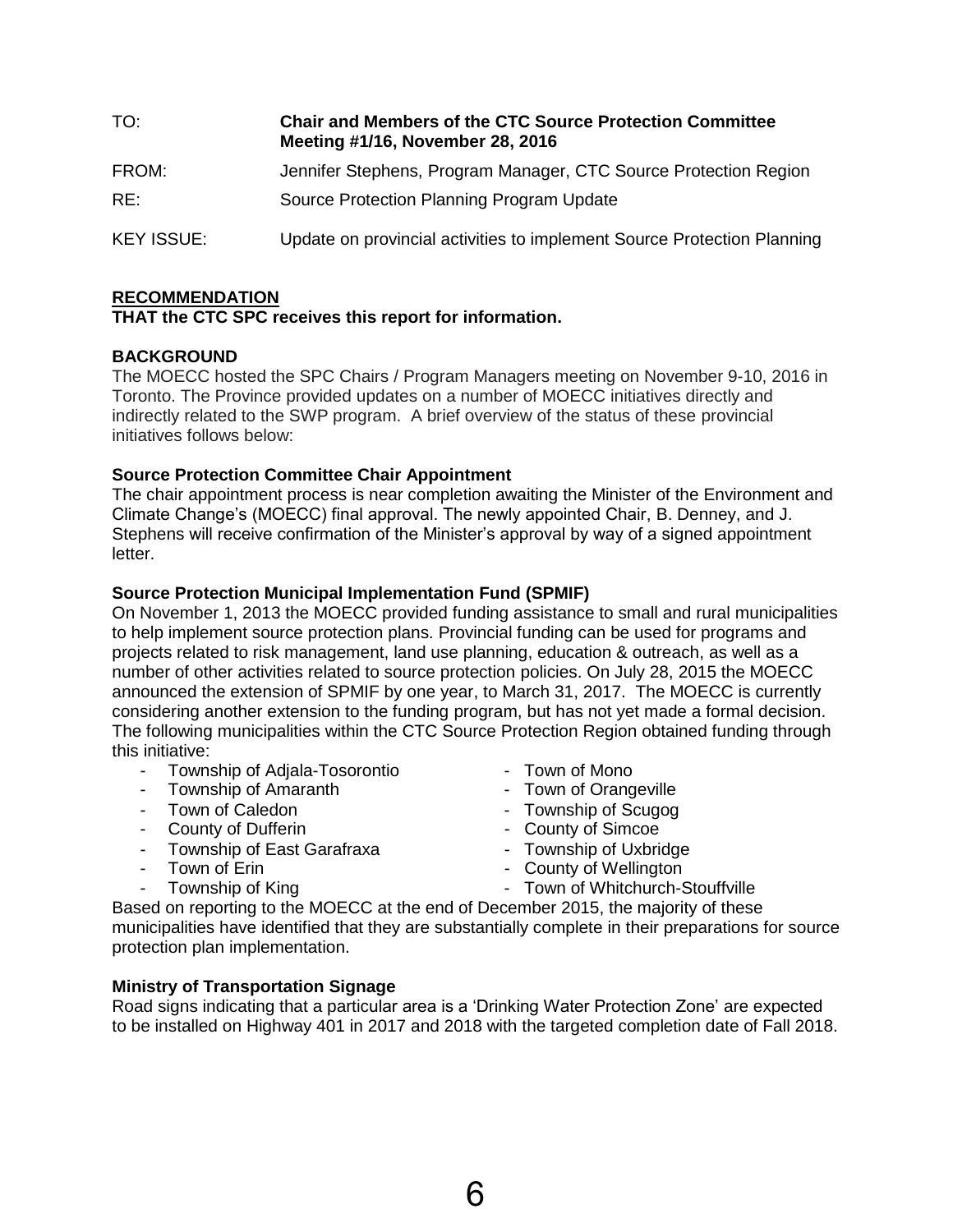#### *Better Farming* **Magazine Advertisements**

The Province has provided funding for advertisements to be published in *Better Farming* magazine. The over-arching theme of the initiative is 'Working Together For Our Future'. Two advertisements have been published to date: An Introduction to Source Protection (September) and Manure Spreading (October). Additional advertisements will be printed over the next four months along the following schedule:

- Biosolids Use November 2016
- Pesticides and Fertilizers December 2016
- Operations Planning and Expansion January 2017
- Fuels February 2017

# **Cultivating Clean Water**



**Protecting Our** 

**Water Sources** 

With support provided by





Farmers support life. Every day, and in every way, they're<br>guardians of our land and water

These and other Ontario farmers<br>have helped to develop new policies to keep our municipal drinking water sources safe.

of these new policies may apply ensure our drinking water sources stay clean and pientiful.

We're working together to protect drinking water sources!

Search Source Water Protection at omafra.gov.on.ca to learn more.

Working together to protect<br>your community's drinking<br>water supply.

With support provided by





7

Search Source Water Protection at omafra.gov.on.ca to learn more.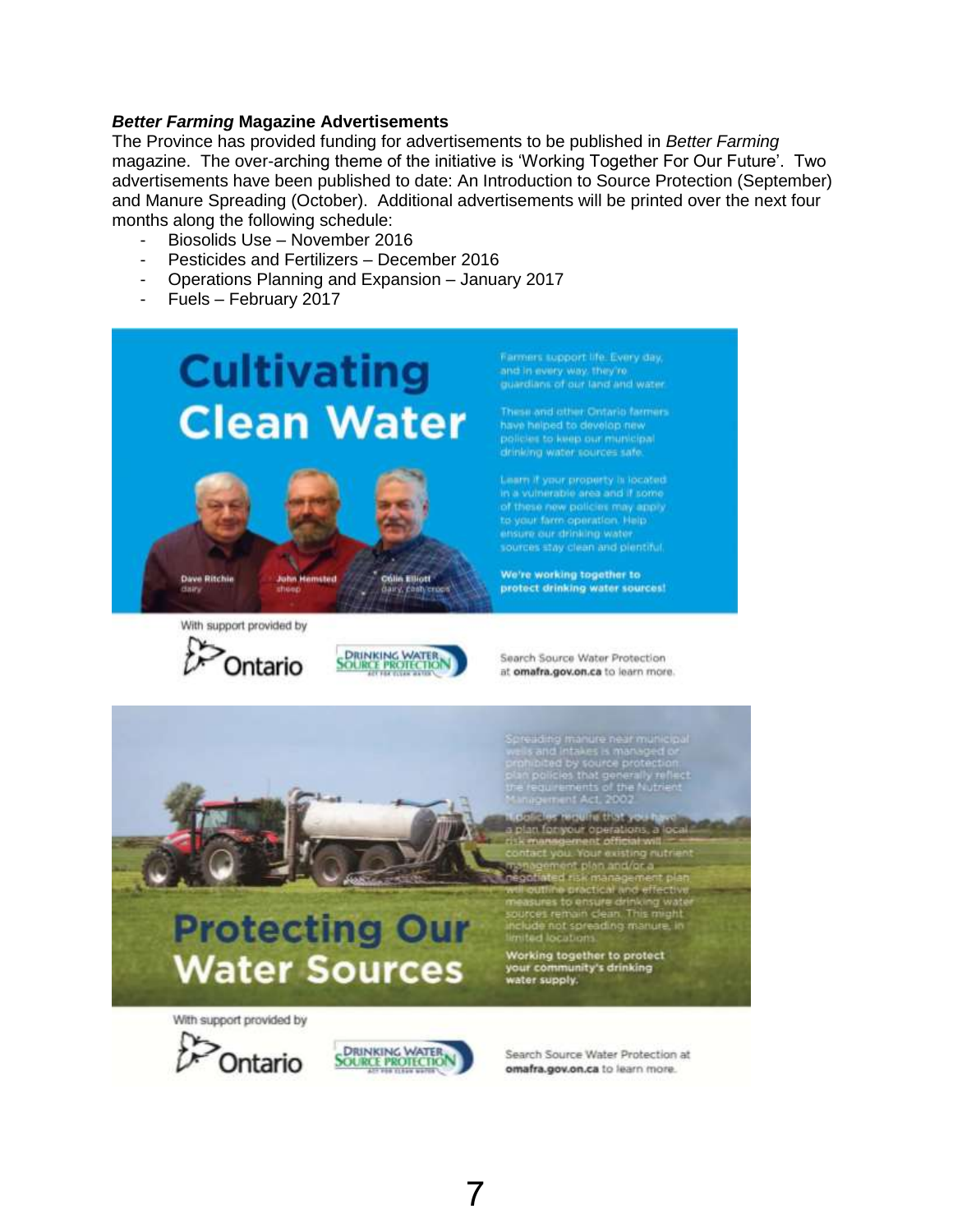#### **Municipal Assessment of Handling and Storage of Fuel at Drinking Water Systems**

The Safe Drinking Water Branch (SDWB) sent letters to municipalities in late August 2016 to conduct a self-assessment of fuel handling and storage at their drinking water systems. To assess the adequacy of the information provided, the SDWB & the Source Protection Programs Branch (SPPB) will be reviewing all 397 significant drinking water threat (SDWT) self-assessments for accuracy. Drinking water systems determined to have an existing SDWT for fuel on-site will be required to request an amendment to their Prescribed Instrument or Drinking Water System License.

#### **Existing Compliance Approvals (ECAs) - Municipal Assessment of Waste and Sewage**

The MOECC is currently reviewing previously issued ECAs (1999-2016) identified to regulate SDWT activities to ensure the prescribed instrument complies with the local source protection plan policies and contains adequate terms and conditions to protect drinking water sources. Since municipalities can have multiple ECAs for sewage works and waste disposal sites, the MOECC intends to make a request directly to each municipality to identify previously issued ECAs for sewage works and waste disposal sites.

#### **Source Protection Program Review**

The Source Protection Programs Branch (SPPB) continues to advance their review of the Source Protection Planning Program. The purpose of this review is to analyze key program areas and develop design options, as well as recommendations that identify areas for improvement with regard to effectiveness, efficiency, long-term sustainability, and local accountability. The three main Program areas under review include the technical framework, the source protection plan policy framework, and looking at the overall source protection program (i.e., strengths, accomplishments, opportunities, challenges, and gaps).

#### **Stewardship Needs Survey**

The Source Protection Joint Advisory Committee (JAC) which includes representatives from the Ministry of the Environment and Climate Change (MOECC), Conservation Ontario, as well as a number of conservation authorities, has been developing the rationale for a targeted source protection related stewardship program for consideration by the MOECC. A preliminary survey of stewardship initiatives across the Province was completed in January 2016 and provided JAC with discussion points for discussion with MOECC senior management. Further to those discussions, a more focused survey has been conducted to address some of the specific questions (*i.e*., priority activities needing to be addressed and funded locally) posed by MOECC senior management. A meeting with MOECC senior management is anticipated in the near future to review the results of this survey.

# **Aggregate Resources Act – Proposed Amendments**

In 2013, the Standing Committee on General Government made recommendations for strengthening the *Aggregate Resources Act (ARA).* Following the release of these recommendations, in 2014, the Province held a series of sessions to engage on topics related to the management and regulation of aggregate resources in Ontario. In late 2015, the Province summarized proposed changes to the Act in the document "A Blueprint for Change". The CTC Source Protection Committee (CTC SPC) submitted formal comments on the proposed amendments to the *Act* through the Environmental Bill of Rights Registry (EBR). The Province has now introducing a bill to amend the ARA and is seeking comments on the proposal by the deadline of December 5, 2016.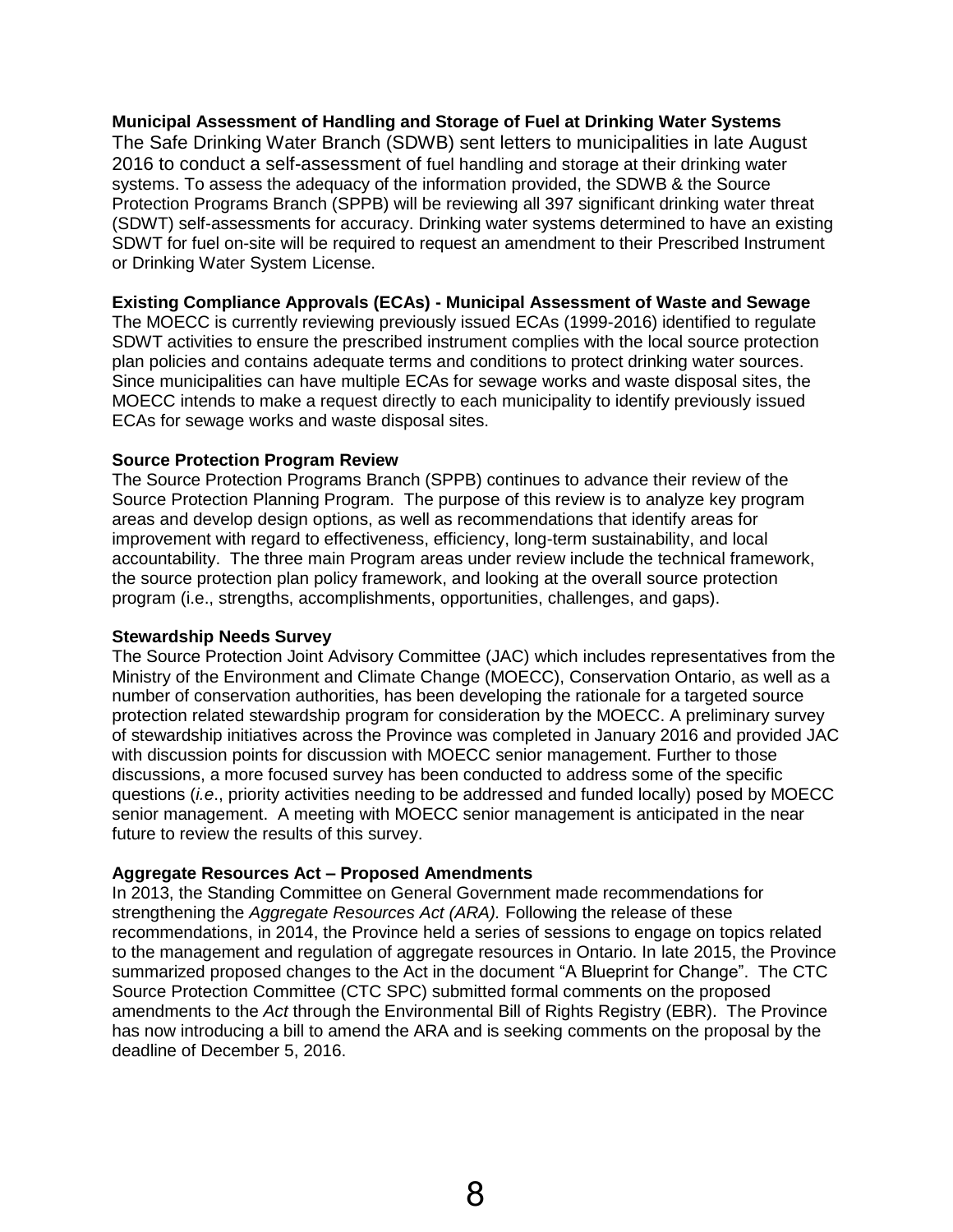The proposed changes to the *Act* include:

- Power for the Minister of Natural Resources and Forestry (MNRF) to develop regulations to require licensees and permittees to submit information related to their operation;
	- $\circ$  Provides the ability to acquire additional data required to protect water resources from activities taking place at existing operations;
- Allowing the Minister to add conditions to existing sites, without tribunal hearings;
- Creating the authority to make regulations requiring peer review of technical studies and to require the applicant, licensee or permittee to cover the cost of those reviews; and
- Clarifying that impacts to municipal drinking water sources be considered when making decisions for new licences and wayside permits.

Given the nature of the proposed changes and their alignment with those submitted by the CTC SPC in December 2015, a formal response to the request for comments through the EBR does not seem necessary.

# **Provincial Road Salt Working Group**

J. Stephens has joined a provincial road salt management working group hosted by Conservation Ontario together with other Program Managers, Ontario Good Roads Association (OGRA), Ontario Road Salt Management Group (ORSMG), and the MOECC. The goals of the working group include sharing vulnerable area mapping with OGRA for not-for-profit use, providing input to enhance the OGRA online Winter Web Application, and determine best management practices and needs for salt management plan updates to protect vulnerable areas.

# **Permit-To-Take-Water Standard Operating Procedures**

In March 2016, an internal MOECC working group (WG) was established to determine how to implement source protection related Permit-To-Take-Water (PTTW) policies and integrate water budget science into the PTTW program. This WG is comprised of technical, program, and policy staff. The Source Protection Programs Branch has co-led the development of draft Standard Operating Procedures (SOP) to support implementation of water quantity policies. The release of SOP has been delayed as the MOECC considers the recent direction from the Premier in the Minister of the Environment and Climate Change's updated mandate letter. It is anticipated that the PTTW SOP will be posted for public comment on the EBR in 2017. Until that time, the Operations Division is now considering the results of the tiered water budget work completed under the *Clean Water Act, 2006* in water taking decisions.

**Report prepared by: Jennifer Stephens, 416-661-6600, extension 5568 Email: jstephens@trca.on.ca For Information contact: Jennifer Stephens, 416-661-6600, extension 5568 Email: jstephens@trca.on.ca Date: November 23, 2016 Attachments: 0**